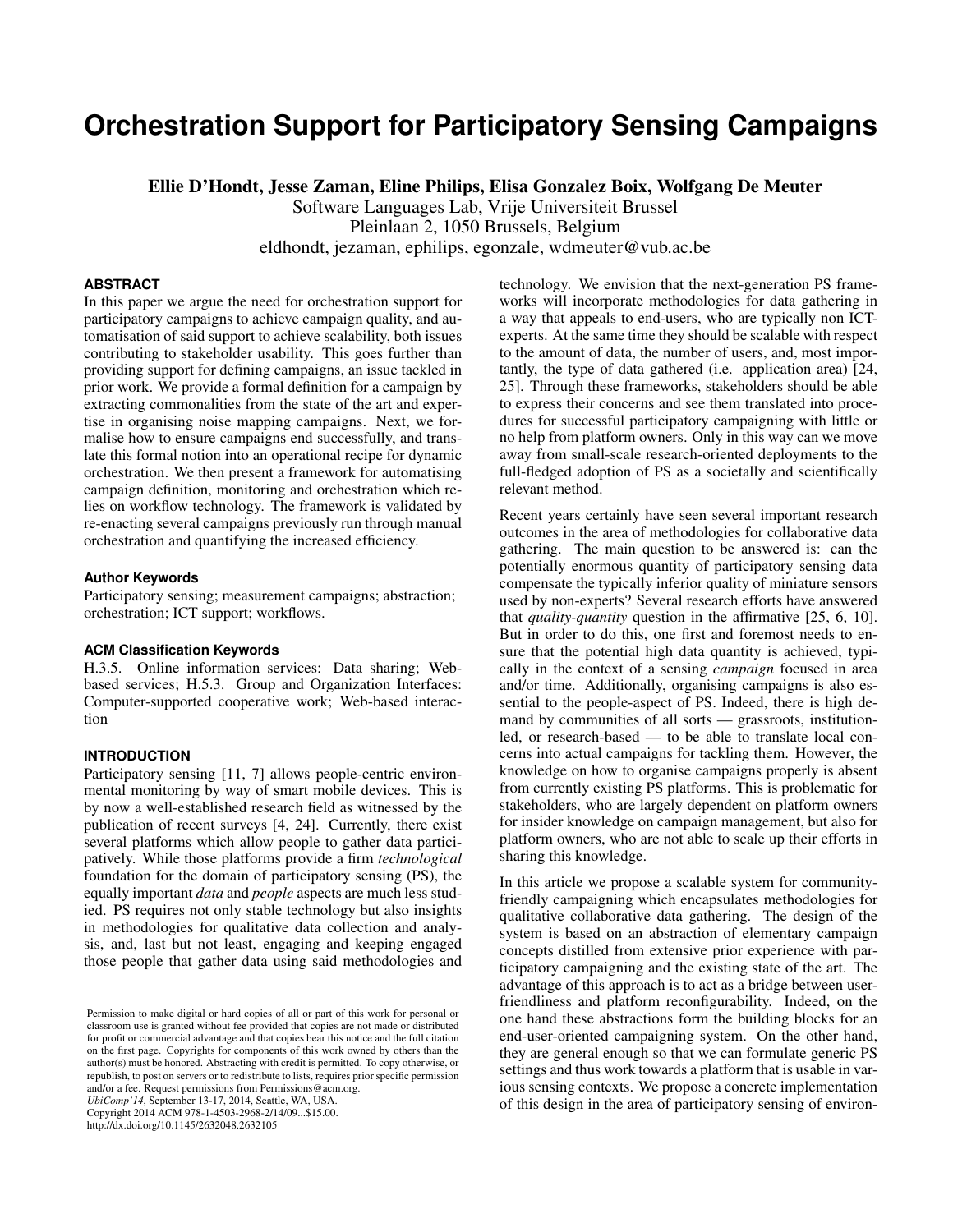mental noise (partly described in an earlier note [\[27\]](#page-11-2)). Our implementation consists of components for campaign definition, monitoring, and analysis, complemented with a campaign orchestration system tasked with guiding a campaign to a successful end (in terms of data quality). To embody campaign processes in our system in a natural way, we employed workflow technology and meta-logic reasoning techniques.

Our approach specifically targets collaborative sensor efforts, though these need not be actively so. That is to say, while actively collaborative community-based campaigning is certainly one use case, campaigns may just as well be executed by loosely collected volunteer communities willing to share their data to work towards a common goal. Indirectly, we also contribute to several aspects which are argued to be highly influential for the success of next-generation systems, namely incentives for participation, dealing with faulty data and concise data representation [\[25\]](#page-11-1), and this by way of the orchestration component which is malleable to any of the aforementioned issues.

We validate our approach by analysing 19 different campaigns which were previously deployed without ICT-support for campaign management, re-enacting 6 of them and discussing aspects of correctness, efficiency and scalability. In particular, we quantify how our system and its orchestration procedures affect management and measurement efforts of each campaign.

# **RELATED WORK**

The term participatory sensing was first introduced by the CENS group in [\[11\]](#page-10-0) where they present a broader vision for the application of mobile sensing technology in the context of environmental monitoring by citizen scientists. Since then a variety of participatory sensing apps has been developed, such as CenceMe [\[17\]](#page-10-5) (social networking), BikeNet [\[5\]](#page-10-6) (wellbeing) and NoiseTube [\[15\]](#page-10-7) (environmental noise). While several review articles have shown the applicability of participatory sensing in a wide number of areas [\[13,](#page-10-8) [4,](#page-10-2) [2\]](#page-10-9), the software technology involved is developed on a per-application basis time and again.

More recently, several articles advocate the necessity of a reconfigurable and reusable framework for mobile sensing applications. Projects such as Epicollect [\[3\]](#page-10-10), ohmage [\[22\]](#page-10-11), and Sensr [\[12\]](#page-10-12) propose flexible frameworks for constructing mobile data-gathering tools. However, these frameworks limit the type of data that can be collected (typically form-based), or focus only on the campaign definition phase. Moreover, these so-called reconfigurable PS systems do not ensure that the potential high data quantity is achieved, as participants are expected to contribute freely and without guidance.

The idea of organising participatory sensing actions into *campaigns* is an obvious one and indeed has been mentioned as early as 2006 [\[11\]](#page-10-0). On the one hand, sensing campaigns are an answer to community concerns which are typically focused in time, place and/or other contextual factors. On the other hand, sensing campaigns are a means to ensure data density in absence of a large enough crowd contributing data. This, in turn, is essential for adequate assessment of the concern at hand. Some PS projects have focused on providing a limited form of campaign management. Examples include the use of location-based triggers [\[8\]](#page-10-13), model-based question targeting [\[14\]](#page-10-14), and encouraging participants to move towards desired locations [\[23\]](#page-11-3). All these approaches, however, lack the reconfigurable aspects of the aforementioned frameworks.

In conclusion, to the best of our knowledge, there exists no PS system which is reconfigurable and embodies notions of data quality, while covering all steps of a campaign from the design to the analysis of the outcomes. Such a system would contribute to campaign scalability as well as usability for endusers.

# **CAMPAIGN PROTOCOL**

Despite the existence of several platforms for participatory sensing and their application in specific campaigns there is currently no formal notion of a campaign nor an operational implementation thereof. We proceed in this and the next section with the former issue, afterwards moving on to a concrete implementation of a framework to support the design, dynamic orchestration and monitoring of campaigns. The notion of data quality, crucial in the translation of campaigns from a static to a dynamic concept, is discussed in the next section.

Let us start with formalising participatory sensing (PS) platforms and campaigns running on them. PS is an inherently *active* data gathering method; measurements are gathered consciously by platform users with particular devices (typically smartphones). We denote this data collection *context* by Γ. Data is collected in separate *tracks*, where a track is a collection of measurements  $\{M\}$ . Finally, an individual measurement is a tuple of data points  $M = (s_1, \ldots, s_n)$ where  $s_i$  are sensor readings. We take a liberal meaning of the word *sensor* here, encompassing real sensor data, user inputs, data ingested from existing datasets, or even higher-order data such as that derived by activity recognition algorithms. We write  $\Gamma \Rightarrow \{M\}$  to say that the context  $\Gamma$  contributed dataset  $\{M\}$ . We then have the following definition.

DEFINITION 1. *A* campaign protocol *is a tuple of concatenated predicates*  $P_{\Gamma} + P_M$  *over context*  $\Gamma$  *and measurements* M *respectively.*

The above predicates are themselves defined over tuples, e.g.  $P_M = (P_{s_i})_i$  (which is why we use concatenation in this definition). Individual predicates are considered to be classical, i.e. they are subsets of the set of all possible outcomes for the corresponding notion. Note that  $P_M$  generally includes a temporal predicate  $P_T$ , i.e. the timeframe we are interested in, alongside a geographical predicate, which we write as  $P_A$ , with A for the area we are interested in. Here we use area to abstract away from longitude, latitude and higher-order GISconcepts such as polygons.

As a leading example we take the NoiseTube platform [\[19\]](#page-10-15), which enables participatory monitoring and mapping of ambient sound levels through mobile phones. In NoiseTube measurements are tuples of sensor readings for time, sound level, latitude, longitude and zero or more tags respectively, while a track is a set of such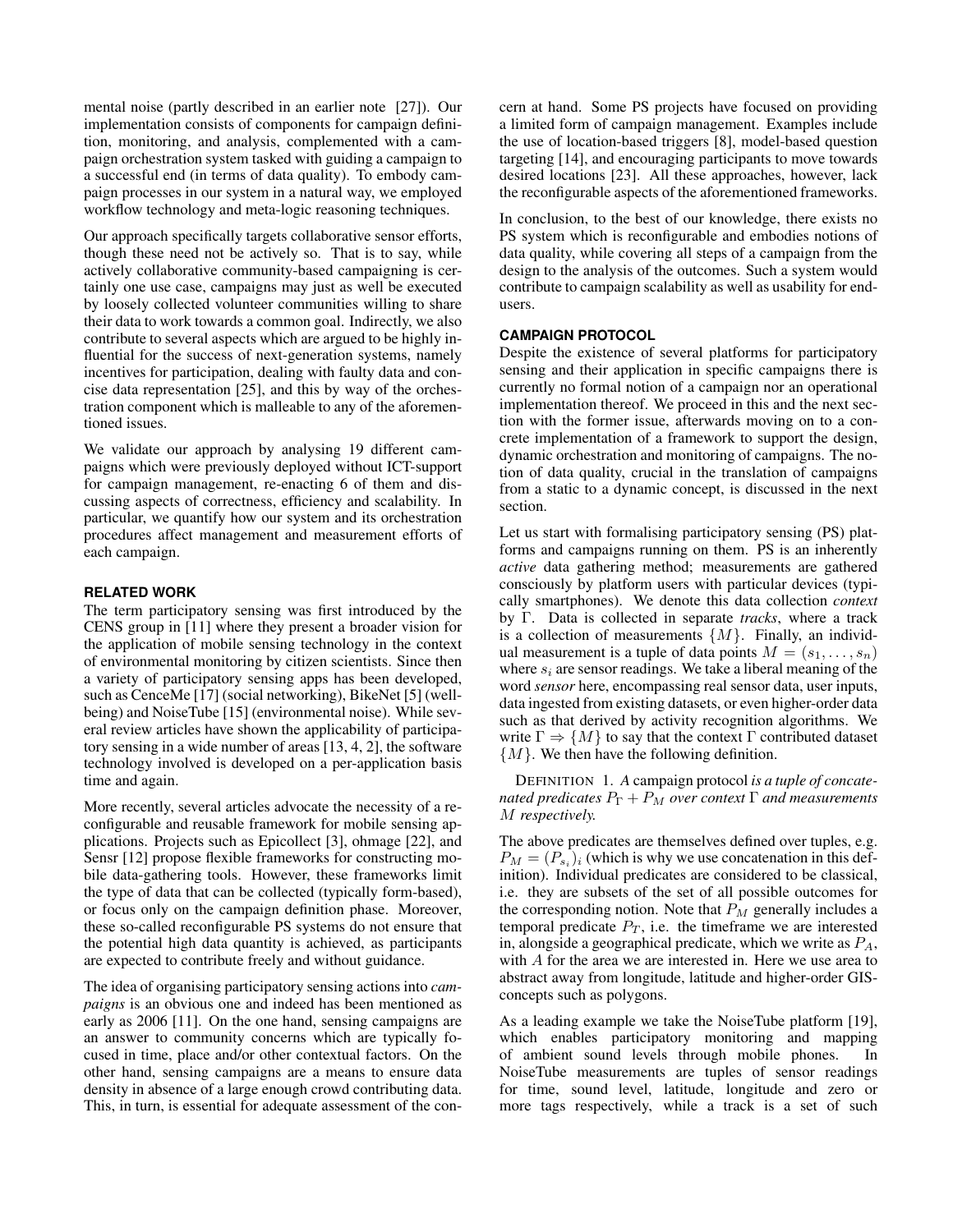measurements. As an example, consider the individual measurement (2011-10-13T19:32:12, 68, 50.821495,4.396498, ambulance), part of the  $\text{contribution}\>$  <code>brussense1, iPhone4s  $\Rightarrow$  { time</code>,  $\mathbb{L}_{eq,i},$ latitude $_i$ , longitude $_i$ , tags $_i^*\}_{i=1}^n$ Here ∗ indicates that there may be zero or more tags added by the user. A city administrator who wishes to investigate sound levels recorded by his employees, using calibrated handsets, in the centre of Brussels between 8-9am during the month of May, would see his campaign formally represented as (user  $\in$  {employees}, device  $\in$ {calibrated-devices}, time(timestamp) ∈ [2014-05-xT08:00:00, 2014-05-xT09:00:00] with  $x \in \{1, \ldots, 31\}, \top$ , (latitude, longitude)  $\in$ polygon(Brussels),  $\top^*$ . Here  $\top$  indicates that no constraints are defined for the pertaining sensor stream, and the polygon is that corresponding to the City of Brussels.

As an aside, we obviously do not expect end-users to express campaigns in the above way, but imagine a user-friendly GUI to do this. This GUI can be built right on top of the domainspecific abstractions that we have described above. On the other hand, the above abstractions hold more generally for sensing platforms beyond NoiseTube and even beyond PS, allowing us to construct a platform reconfigurable for various sensing settings. For example, [\[4,](#page-10-2) Table1] lists a variety of platforms in terms of sensor modalities, all of which can be expressed as a measurement  $M$  in the above sense. The same holds for platforms such as EpiCollect [\[3\]](#page-10-10), which, while at first sight very different due to their focus on survey-based campaigning, are actually formally identical.

#### **CAMPAIGN QUALITY**

A crucial aspect of campaigning is the notion of *quality*. Indeed, one typically translates the enormous quantity of data that is typical of PS into a more qualitative condensed representation, e.g. by location-based statistical averaging. Formalising this notion is important so that one can guide endusers to fine-tune a campaign protocol at design time. On the other hand, it allows to monitor campaign progress dynamically, triggering adapted orchestration procedures so as to ensure successful campaign completion.

Campaign quality is inherently related to *measurement density*. As an example, consider a measurement campaign where the desired outcome is a map for a particular timeframe. That is to say, we only restrict measurements according to  $P_A$  and  $P_T$ , e.g. the centre of Brussels between 8-9am as above. We then require the measurement density per unit time and area to be high enough to allow statistical reasoning. For example, in earlier work [\[6\]](#page-10-3) we found 50 measurements per unit hour and area of  $20m \times 20m$  to be an adequate sample set size. Of course, there is no exact rule for choosing the size of sample sets; rather, it is a tradeoff between measurement resources and statistical power. In PS this tradeoff is determined by the need to eliminate random errors and to increase representativeness of the dataset, while at the same time taking into account that sample sets are constructed by real people with limited time and mobility.

A concept embedded in this reasoning is that of a predicate  $P_{s_i}$ 's *resolution*, by which we mean the number of sample sets it covers. In the above example the spatial resolution  $r_A = A/(20m \times 20m)$ , since the total measurement area is partitioned into sample sets of the aforementioned size. On the other hand, there is only one temporal sample set, as we calculate averages between 8-9am over all days in the dataset. Hence the temporal resolution  $r<sub>T</sub>$  is just 1.

If the end-user instead wants to obtain a noise map for every 10 minutes in the specified hour, there would be 6 sample sets and so temporal resolution would be 1/6 instead. Summarising the above reasoning, we see that our example campaign has achieved the desired quality if measurement density at time t, denoted  $\rho(t)$ , surpasses a particular prefixed value  $\rho_{min}$  (50 in the above). This can be rewritten in terms of resolution and total amount of campaign measurements at time  $t, M(t)$ , as follows.

$$
\rho(t) \ge \rho_{min} \iff \frac{M(t)}{r_T \cdot r_A} \ge \frac{M_{min}}{r_T \cdot r_A} \quad . \tag{1}
$$

More generally, resolution  $r_{s_i}$  for an arbitrary sensor stream  $s_i$  is the number of sample sets the corresponding predicate needs to be partitioned in, that is

$$
r_{s_i} = \frac{|P_{s_i}|}{|\text{samplesets}_i|} \,. \tag{2}
$$

Here vertical bars denote the *size* of a predicate, i.e. the size of the set it is defined by. Indeed the notion of resolution applies more generally with respect to arbitrary campaign protocols as defined in the previous section. For example, suppose we are interested in sound levels between 50 and 70  $dB(A)$ , in bands of 5  $dB(A)$  each, we would need to include a resolution  $r_{L_{eq}} = 4$ . Similarly, focusing on a fixed set of tags {ambulance, truck, car} we would have a resolution  $r_{tags} = 3$ , as we would need to partition all valid campaign measurements over sample sets of size 1. Hence the general expression for campaign quality is as follows

<span id="page-2-0"></span>
$$
P_r \equiv \rho(t) \ge \rho_{min} \iff \frac{M(t)}{r} \ge \frac{M_{min}}{r} \quad , \tag{3}
$$

with the measurement resolution  $r = \prod_i r_{s_i}$ . Actually, the above expression is another predicate, which we call the *quality predicate*  $P_r$ , which forms an essential ingredient of a campaign protocol. Hence we need to adapt our definition as follows.

<span id="page-2-1"></span>DEFINITION 2. *A* campaign protocol *is a triple of concatenated predicates*  $P_{\Gamma} + P_M + P_r$  *over context* Γ, *measurements* M *and with measurement resolution* r *respectively.*

As we shall see below, checking the quality of a campaign at design time is one of the ways we put this notion to use, the other one being as a means to monitor a campaign's progress dynamically. Note that once a campaign protocol is fixed one could easily simplify this expression to  $M(t) \geq M_{min}(t)$ .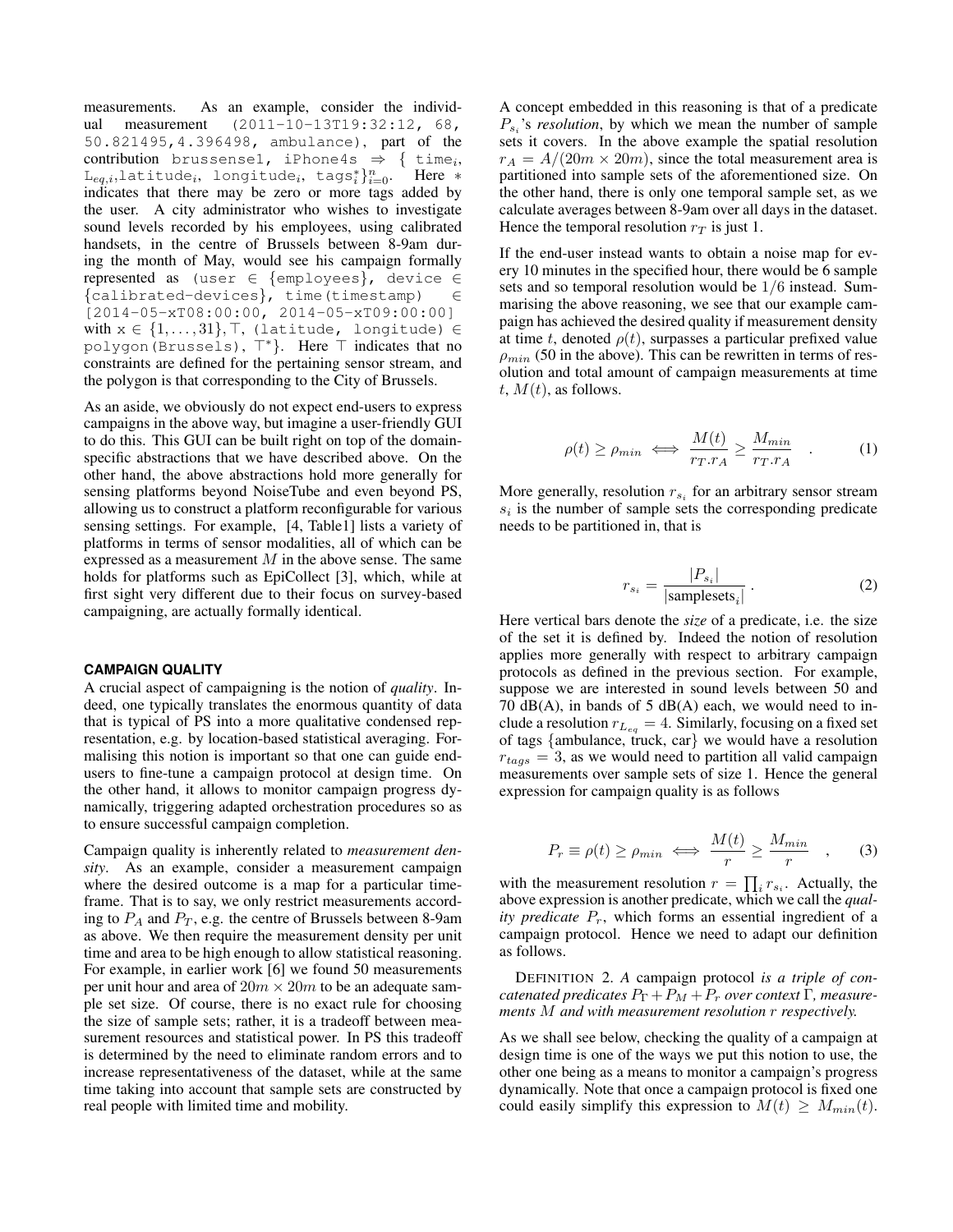Which form of the predicate to use depends on the context: at design time the user-friendly density expression is more suitable, while at monitoring time the system can easily reason in terms of the total number of measurements.

# **CAMPAIGN LIFECYCLE**

A campaign's lifecycle proceeds through a number of stages. First, a campaign protocol is *defined*. After the campaign is initiated, it is *monitored* to ensure it runs as intended. If this is not the case, *orchestration* procedures may be activated that enable to put the campaign back on track. Finally, after the campaign ends its outcomes are *analysed* and presented to interested parties. Before describing the implementation of our framework in the next section, we specify which role campaign protocol and predicates play in each element in a campaign's lifecycle. We note that in our past experiences with noise mapping campaigns, these campaign-specific coordination steps were carried out with very little ICT support. Rather, the workflow for running successful campaigns was partly a co-design process with the communities involved, and partly a research exercise in itself [\[6\]](#page-10-3).

First of all a campaign needs to be defined, i.e. end-users need to be able to specify values of interest for each of the sensor streams in the PS setup the campaign runs in, as well as for the context in which these measurements are collected (by whom and in what way). In practically all cases this will include specifying an area of interest (e.g. by selecting an area on a map), often complemented by a time interval of interest. While the campaign definition tool should be general enough to be adaptable to various settings, it is also important that end-users need only focus on those streams that they are interested in. For example, grassroots communities wishing to map the noise in their neighbourhood are often not interested in specific tags, and thus should not have to detail any specifics w.r.t. this data stream. Another recurring element in our interactions with stakeholders is the possibility of dictating exactly who will contribute in a particular campaign rather than building up a volunteer base for a particular campaign organically. While end-users specify the above constraints by means of a user-friendly format (graphical, form-based...) internally these are translated precisely into predicates that form the campaign protocol. For example *private* and *public* campaign settings are nothing but particular context predicates  $P_{\Gamma}$ . These predicates are handed over to the monitoring framework in order to analyse which measurements are relevant to a campaign and which orchestration procedures need to be called in action if the campaign does not run according to plan. Knowing which predicate fails and at what rate is crucial in determining the remedial action required.

Campaign quality is the notion that binds all levels of a campaign's lifecycle. First of all, the soundness of a campaign protocol can be indicated at definition time, thus providing valuable feedback to campaign designers that can guide them in properly fine-tuning the protocol in advance. This is extremely useful for campaign managers knowledgeable on data quality issues, let alone for those that are not. To check protocol soundness at design time we use a statical version of the data quality predicate given in Eq.[\(3\)](#page-2-0) to estimate the amount of measurements that can be gathered in the course of a campaign. Default values for resolutions can be used, while allowing more advanced users to specify their own values. Concretely, supposing measurements are gathered by  $n$ volunteers at a rate of  $R$  measurements per second (specific to the PS platform at hand). Then the maximal amount measurements  $M_{max}$  gathered during the campaign is given by

<span id="page-3-0"></span>
$$
M_{max} = n.R. |P_{time}| \t . \t (4)
$$

For the example campaign protocol mentioned earlier, assuming the set of employees consists of 10 people and a measurement rate of 1 measurement per second, we find  $M_{max}$  =  $1, 116, 000$ . With a total area of  $32.61 km<sup>2</sup>$  and default resolutions as above (i.e. one map for the whole period, divided in grid cells of  $20m \times 20m$ ) we obtain a maximum measurement density of  $\rho_{max} = 13$  measurements per grid cell. As this is below the desired minimum density  $\rho_{min} = 50$  the system can then suggest the campaign designer to adapt the protocol, e.g. by increasing the number of volunteers or the duration of the campaign, or by decreasing the target area. Obviously there are more refined ways of making this estimate, e.g. by ignoring grid cells in unreachable areas.

Eq.[\(4\)](#page-3-0) requires some caveats. First, we are assuming an identical rate for all sensors, but of course this may be something more complicated for a particular sensing setting. Second, we assume the number  $n$  of volunteers contributing is known in advance, constant, and that volunteers carry out the protocol exactly. Of course this is a highly optimistic assumption: in reality volunteers often contribute less than these maximal values, because of technological issues, localisation issues, or because they do not follow the protocol exactly, be it deliberately or not. On top of this, in public and even in private campaigns the number of volunteers  $n$  may evolve over time. Nevertheless, where possible one should estimate campaign quality in advance, as a first step towards completing a campaign successfully.

The fact that campaign protocols as specified at definition time may be executed quite differently as the campaign is running brings us to the *monitoring* phase. Here one essentially relies on the predicates in a campaign protocol to check which measurements are relevant to a campaign and which are not, at the same time maintaining a count  $M(t)$  of said measurements. Note there is a difference in flavour (reflected in the implementation) between the contextual predicate  $P_{\Gamma}$ , which is defined on measurement tracks, and the predicate  $P_M$ , which is defined on individual measurements. The measurement count is used to check the campaign quality predicate dynamically. That is to say, after discrete time intervals (e.g. one hour) the measurement count  $M(t)$  can be used instead of  $M_{max}$  to extrapolate whether campaign goals can be reached in terms of the protocol that is defined. If that is not the case, we can set into action a number of *orchestration* procedures, arguably the most useful aspect of a campaign framework such as the one we propose here.

In practice, campaigns almost always do not run as planned and without adequate support a lot of opportunities are missed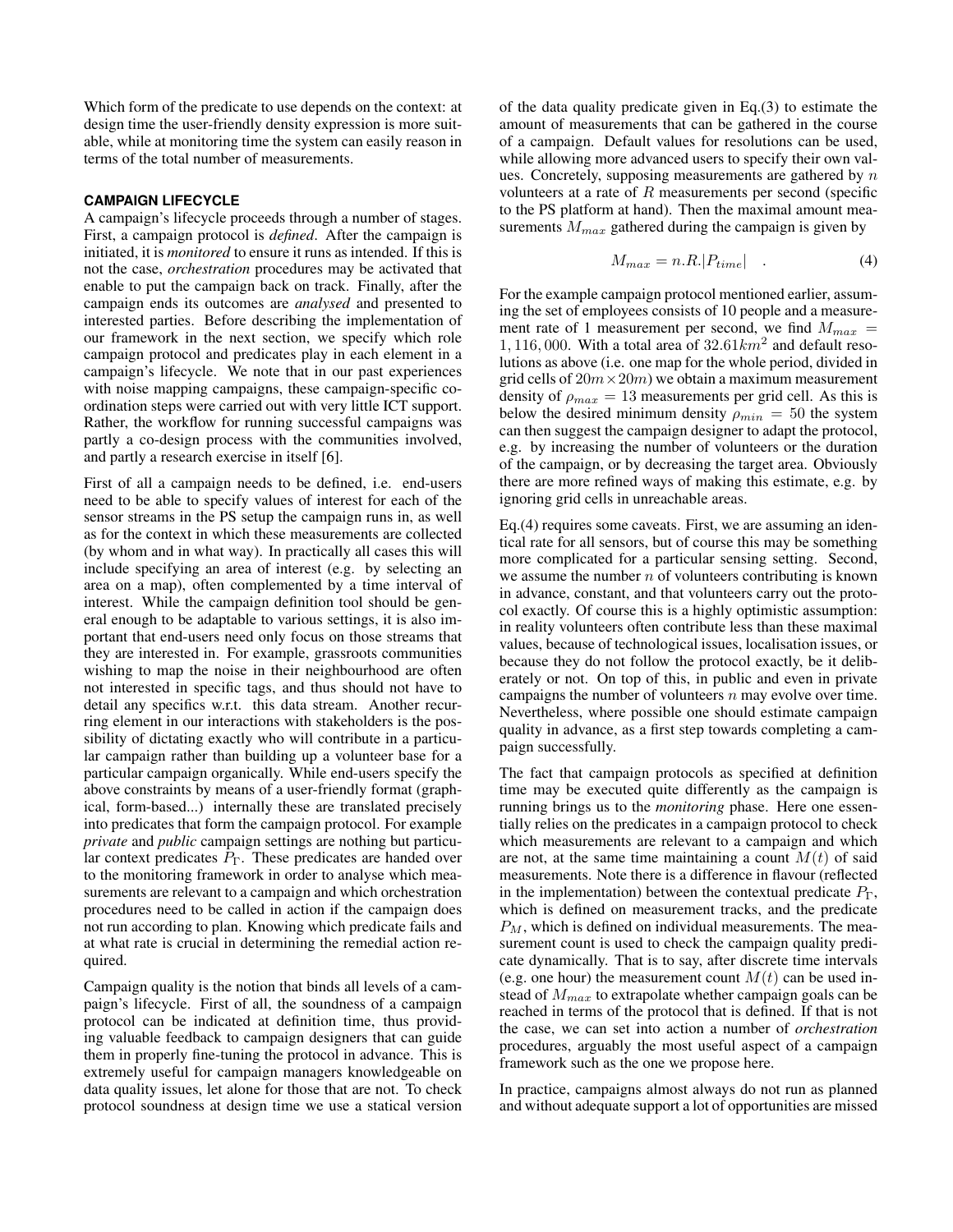to carry out remedial actions. Indeed, in our personal experience it was very difficult to act upon incoming data in real-time, simply because the amount of work in analysing the incoming data, concretising the issues at the origin of divergent campaign evolution, and finally contacting the volunteers involved, is not manageable. By contrast, many of these elements can be automated, in particular because of our approach with campaign predicates. Indeed, knowing which predicate fails allows the system to identify the actual issue at hand and provide specific feedback to contributors (e.g. absent localisation data, measuring outside the area and time of the campaign, and so on). Also, by notifying the campaign designer of these issues, the protocol can be adapted in real-time so as to achieve data quality without disturbing the continuity of the campaign. All of these issues are highly important in an area which is gaining definite traction, but where motivation and engagement are crucial driving factors in maintaining incoming measurement streams. Unsuccessful campaigns can have a detrimental effect on first-time volunteers, and volunteers lie at the basis of any PS framework.

We now proceed with proposing an implementation of a framework for campaign management based on the design proposed in the above. Our framework system consists of two parts: the *campaign definition framework*, which enables users to specify and check the soundness of a campaign protocol, and the *campaign monitoring framework*, which monitors, and, if required, orchestrates running campaigns in terms of the protocol specified. For the campaign analysis phase we rely on techniques elaborated in earlier work [\[6\]](#page-10-3), considering the development of more advanced or customisable analysis components as future work. The framework we present is elaborated on top of the existing NoiseTube platform [\[19\]](#page-10-15), i.e. campaign abstractions are concretised as per the examples provided throughout this article. However, the abstractions and as such our implementation can be generalised towards other PS platforms, an endeavour which we will embark on in the near future. We state explicitly whenever our implementation is specific w.r.t. NoiseTube.

# **DEFINITION FRAMEWORK**

To enable citizens to define their own campaigns, our system provides a user-friendly (web) interface for specifying the campaign protocol as given in Definition [2.](#page-2-1) We first explain how each of the predicates in a protocol are taken into account in our definition framework.

*Context.* The predicate  $P_{\Gamma}$  captures the desired context of the data collection, i.e. the particular type of users and/or devices that should be used for collecting campaign measurements. In our campaigning experiences we encountered two typical contextual specifications. First, campaigns can be declared as *private*, such that only trusted users (who can join through invitation) are allowed to participate. In other words  $P_u$  is defined as user  $\in U$ , with U some predefined set. Conversely, a *public* campaign imposes no constraints on participants whatsoever, so that  $P_u = \top$ . Second, the issue of calibration of the sensors involved can be an important factor, as it strongly affects their accuracy. For example in NoiseTube not all compatible smartphone models have been calibrated, as it is very difficult to keep up with the market. Campaigns can thus make the choice of only including calibrated data, typically at the cost of decreasing the amount of relevant incoming data. Here the predicate  $P_d$  would be defined as in the example above, device  $\in$  {calibrated-devices}.<sup>[1](#page-4-0)</sup>

At the moment, our campaign definition framework only considers contextual predicates  $P_{\Gamma}$  which are a combination of the predicates described above. While these contexts are likely to remain relevant for other PS frameworks, one could easily imagine more general contextual predicates such as gender and age to be important for stakeholders as well. Generalising towards arbitrary  $P_{\Gamma}$  is thus next on the list for framework improvements.

*Measurements.* Recall that  $P_M$  generally includes a temporal predicate  $P_T$ , alongside a geographical predicate  $P_A$ . Again, our framework focuses on these measurement predicates as we experienced them to be typical in campaigns for noise mapping and beyond. We also allow the possibility for campaign designers to define a tag predicate  $P_{tag}$ , which defines tags specific to the campaign at hand. Generalising towards other sensor data streams is another improvement planned for the near future.

The temporal constraint  $P_T$  can be specified by indicating the time and days which are of interest to the campaign. Both for days and for hours custom specification as well as predefined options are available. For days predefined options are full week, weekdays and weekend, while for hours one can focus on peak hours, non-peak hours, daytime and nighttime. There are two ways to specify a geographical constraint  $P_A$  in our framework: drawing a zone or a trajectory on a map. If a zone is selected, only measurements made in that zone are added to the campaign. In the case of a trajectory, every measurement made in a buffer of twenty meters around the trajectory is relevant for the campaign.

*Data quality.* The last step in the campaign definition process provides feedback with regards to the (static) data quality predicate  $P<sub>r</sub>$  for the campaign specified. This feedback informs the campaign designer of the workload involved (in particular the number of participants required) to complete the campaign successfully in terms of the concrete constraints provided. This feature is extremely useful as it provides immediate feedback in case designers define unrealistic campaigns. For example, it will tell a campaign designer that creating a good map of a whole city involving only 10 participants for an hour per day during a week is simply not reasonable. Concretely, we compute the theoretical maximal amount of measurements collected according to Equation [\(4\)](#page-3-0). Relying on default settings for temporal resolutions as exemplified above, we then check whether the associated  $\rho_{max}$  surpasses the value 50. Here we also rely on the measurement rate for NoiseTube. One obvious extension of our framework would be to allow user-specified resolutions and to include platform-specific rates. While the former option has not arisen in the context of campaigns executed, our inter-

<span id="page-4-0"></span><sup>&</sup>lt;sup>1</sup>A list of calibrated phone models for NoiseTube can be found at http://www.noisetube.net/download/.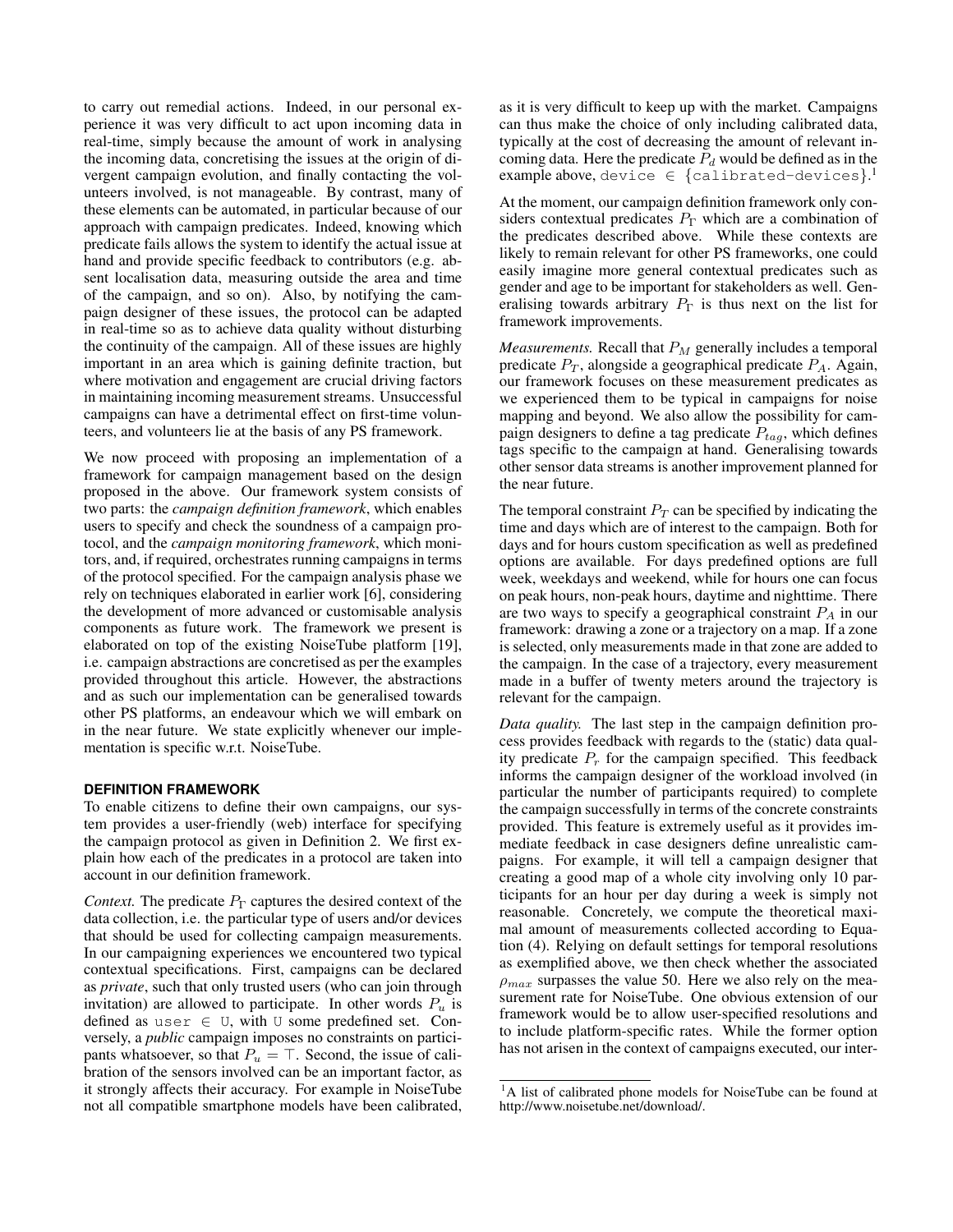actions with more advanced, typically institutional stakeholders indicate that there is interest in opening up this feature.

Once a campaign is created, the framework enables members of the campaign (in addition to other users of the system, if the campaign is public) to view and discuss the campaign's progress by using a web-based interface. More details and screenshots can be found in [\[26,](#page-11-4) Chapter 4].

The campaign definition framework is built using the Ruby on Rails framework and is written as a combination of Ruby, HTML, CSS and JavaScript (as is the NoiseTube platform). In the backend sits a PostgreSQL database with the Post-GIS spatial extension. We specifically chose the PostgreSQL DBMS in order to use PostGIS, since it adds data type support for geographic objects and allows various types of spatial queries to be handled at the SQL level.

## **MONITORING & ORCHESTRATION FRAMEWORK**

To assist citizens to follow up on the enactment of their campaigns, we developed a monitoring framework that automatically checks incoming measurements for campaign relevancy and orchestrates remedial actions if the campaign does not evolve as intended. The monitoring framework relies on a number of repeatable patterns: for each campaign one has to check the context of each incoming track, the relevancy of measurements contained in this track, and the overall density of accumulated measurements. These repeatable patterns can be described as a *workflow*: a series of operations (called *activities*) which are enacted in a predefined order (specified by a defined set of rules) by a workflow engine. Workflows are particularly well-suited for modelling, coordinating and controlling various processes [\[9\]](#page-10-16), and thus the underlying technology of choice. In the background section below we motivate the choice of workflow language in order to accommodate orchestration in the context of PS.

#### **Background**

PS systems are inherently distributed: a fixed infrastructure is complemented by flocks of mobile phone users, a setting known as a *nomadic network* [\[16\]](#page-10-17). Although a multitude of workflow languages are available nowadays [\[1\]](#page-10-18), only a few focus on distributed network settings. Additionally, two characteristics of PS need to be taken into account when deciding upon which workflow language to use. First, in PS systems, participants use mobile devices (which act as services) to upload data to and receive feedback from a central server through unreliable wireless communication. As such, the workflow language should ensure execution progress in the face of unreliable communication and participants. Second, campaigns require a workflow engine capable of coordinating the execution of a group of participants' mobile applications. This is closely related to the concept of *group orchestration* [\[20\]](#page-10-19) where a particular process (i.e. application) is executed for a group of services (e.g. users). Based on these two characteristics, we employ the nomadic workflow language called NOW [\[21\]](#page-10-20). To the best of our knowledge, NOW is the only workflow language which incorporates communication primitives resilient to network failures and has dedicated support for service and group orchestration. In what follows,

we detail the necessary concepts of NOW to understand our campaign monitoring framework. More details on NOW can be found in [\[21\]](#page-10-20).

*Group orchestration.* To manage a set of services (users) that form a logical group and coordinate the execution of processes for all group members, NOW introduces a new set of workflow patterns for group orchestration. The description of the services that belong to a group can either be achieved by enumerating all of them (extensional description) or by describing all properties those services must fulfil (intensional description). When a group pattern is instantiated, all the services satisfying the group's description are added to the group. Specially relevant in the context of PS is a *living group* pattern which allows to add newly discovered devices satisfying the group description dynamically after the start of the group pattern.

#### **Monitoring & Orchestration Workflow**

Our monitoring framework employs a workflow engine at the server backend which monitors the different campaigns. Each campaign thus has its dedicated workflow instance running on the server for as long as the campaign is active. Such a workflow is composed of three main services, as is depicted in Figure [1.](#page-6-0) *Track services* represent a participant's track. Everytime a user uploads a track, a track service is initialised. The second kind of service, called the *processor service*, provides a set of operations to analyse measurements in uploaded tracks in terms of campaign relevancy. Finally, the *monitor service* keeps track of the overall campaign progress. There is a 1-1 correspondence between these three types of services and the predicates composing a campaign protocol, as we explain below.

*Context.* Checking the context  $P_{\Gamma}$  is an operation at the level of tracks which requires group orchestration, i.e. for each uploaded track a particular process must be executed. The group demands an intensional description, which abstracts away from the precise number of tracks being uploaded during an active campaign. To do so, the workflow employs a group pattern as depicted by the rectangle with dashed lines at the top of Figure [1.](#page-6-0) By using the aforementioned living group pattern, we ensure that the workflow execution remains active for as long as the campaign is running. Each time a track service is uploaded, and hence discovered by the campaign workflow, the workflow engine verifies whether the track matches the intensional description. If this is the case, a new instance of the *measurement workflow* (the process wrapped by the group pattern) is instantiated for the track under consideration.

As a concrete example, consider a private campaign in which only invited/subscribed users can participate. When a track is uploaded by a participant of such a campaign and the description is satisfied, a new instance of the measurement workflow is initialised in which that particular track is processed. In order to reason about the context predicate  $P_{\Gamma}$  in a campaign protocol, NOW employs a reasoning engine integrated in the language [\[18\]](#page-10-21). The code necessary in NOWfor implementing a private campaign is shown in Listing [1.](#page-6-1) The intensional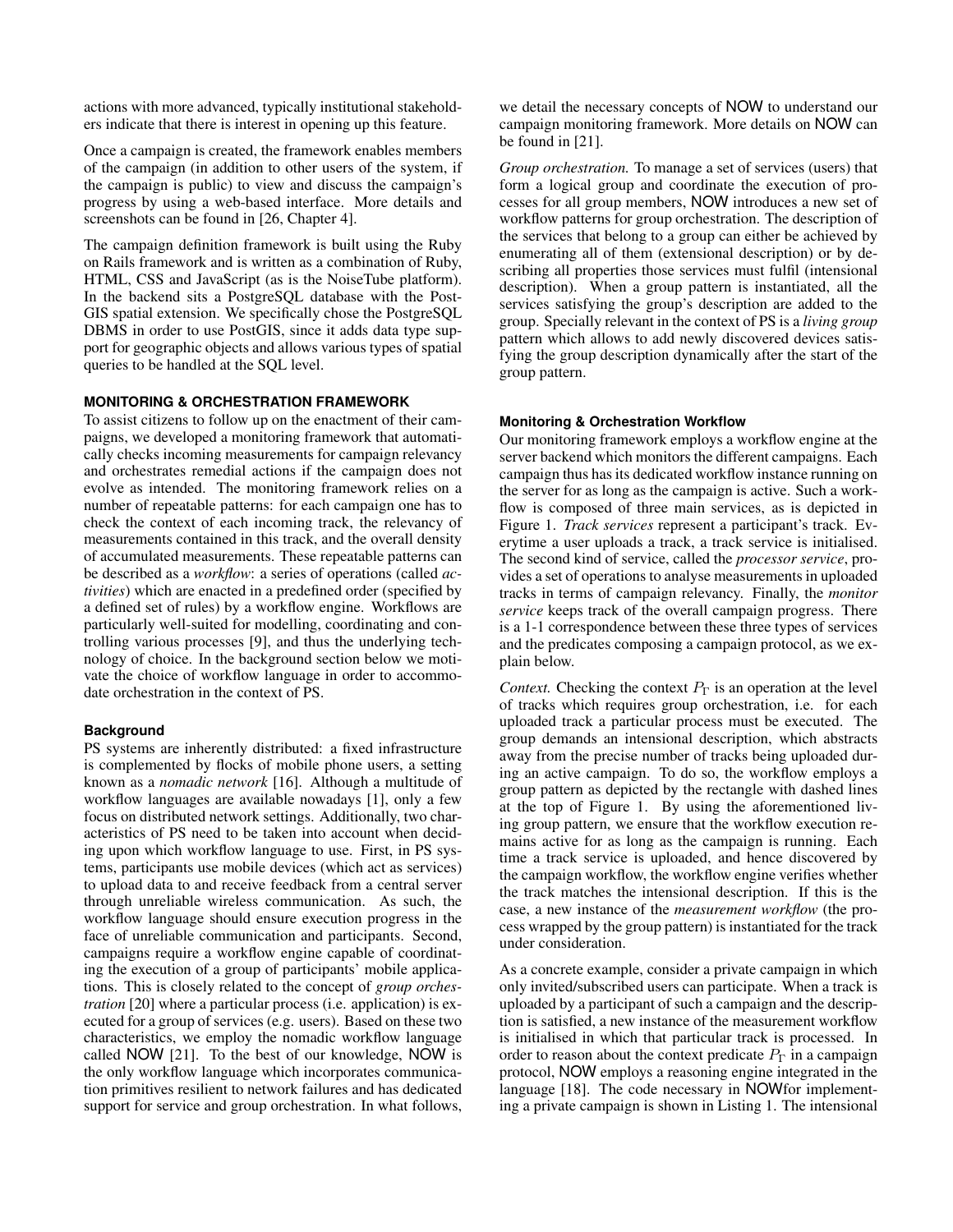

<span id="page-6-0"></span>Figure 1. The campaign monitoring & orchestration workflow.

description of a private campaign consists of two prerequisites. The first prerequisite (line 1) is simply used to bind the variable ?CId to the campaign that the workflow is representing. The second prerequisite (line 2) is used to test if the user who uploaded the track is a participant in a campaign. Both prerequisites are then combined (line 3) into an intensional description that reads as "all tracks made by users who are participants of this campaign". Lines 5-6 ensure that the measurement workflow is wrapped in the living group pattern as defined by its intentional description.

```
1 def p1 := private.is_campaign(?C, ?CId)<br>2 def p2 := shared.is_participant(?T, ?CI
2 def \hat{p}2 := \hat{s}hared.is_participant(?T, ?CId)<br>3 def desc := makeIntensionalDescr(p1, p2)
     def desc := makeIntensionalDescr(p1, p2)
\frac{4}{5}5 \mid def campaignOrchestrator :=<br>6 LivingGroup(desc. 'track
          Living Group (desc, 'track, MeasWF)
```
Listing 1. Rules to implement context  $P_{\Gamma}$  for a private campaign.

*Measurements.* The measurement workflow (depicted within the black dotted lines) is executed only for tracks that satisfied the aforementioned group's intensional description, i.e. the tracks that fulfil the context  $P_{\Gamma}$ . It relies on the processor service to verify whether the individual measurements of a track also satisfy the measurement predicate  $P<sub>M</sub>$  imposed by the campaign protocol. *Measurement verification* is realised by parsing the track such that its measurements are available during the process' execution. The core of the verification process is implemented using a series of filter patterns, one for each of the components of  $P_M$ . Recall that  $P_M$  generally includes temporal and geographical predicates. The temporal predicate is enforced by the *day filter* and the *time filter*, which filters out measurements made on the wrong day or at the wrong time respectively. The geographical predicate is enforced by the *GPS filter*, which checks if location data is available, and the *geographical filter*, which verifies whether the measurements are made in the right area (zone or trajectory). Here we make heavy use of the PostGIS spatial extension of our database, as it greatly facilitates this sort of spatial queries. Note that any of these filters could be absent from the workflow, as the constraints they enforce are optional.

Each filter is surrounded by a *constraint violation pattern* (depicted by the double rectangle labeled with a sticky note symbol) which monitors the amount of measurements that are filtered out at each step. Constraint violation patterns can trigger compensating actions which are the engine behind campaign orchestration. These actions do not stop the execution of the workflow, which continues processing measurements, but is used to provide intermediary feedback to participants. This filter-specific feedback is crucial for participants to enable them to correct their measurement actions. For example, consider a campaign that requires participants to follow a predefined trajectory. If some participant accidentally diverts from the trajectory, we can inform him/her of this issue so that it can be corrected for. Moreover, there are indications that feedback of any kind sustains participants' motivation to contribute. Our framework's feedback system is currently text-based (e.g. "56 measurements of this track were made in the wrong area"). However, it is perfectly feasible to implement more user-friendly approaches such as a graphical representation showing a participant's track and using colour coding to indicate where s/he diverted from the trajectory.

After all measurements in a track are processed, the verification process is said to be finished. The user is then informed about how many measurements contributed to the campaign (as shown by the reportContributions operation), and these measurements are added to the campaign by the addMeasurementsToCampaign operation. This basically consists of linking the measurements in the underlying database and making them visible on the campaign webpage. Additionally, a signal is sent to the campaign quality monitoring workflow discussed below.

*Quality.* The campaign monitoring workflow, depicted at the bottom of Figure [1,](#page-6-0) is responsible for monitoring overall campaign progress in terms of the predicate  $P<sub>r</sub>$ . It is worth noting that this part is separated from the measurement workflow since campaign quality is a notion specific to a campaign rather than individual tracks. This workflow relies on the monitor service which is notified each time relevant measurements are added and keeps track of the total number of campaign measurements  $M(t)$ .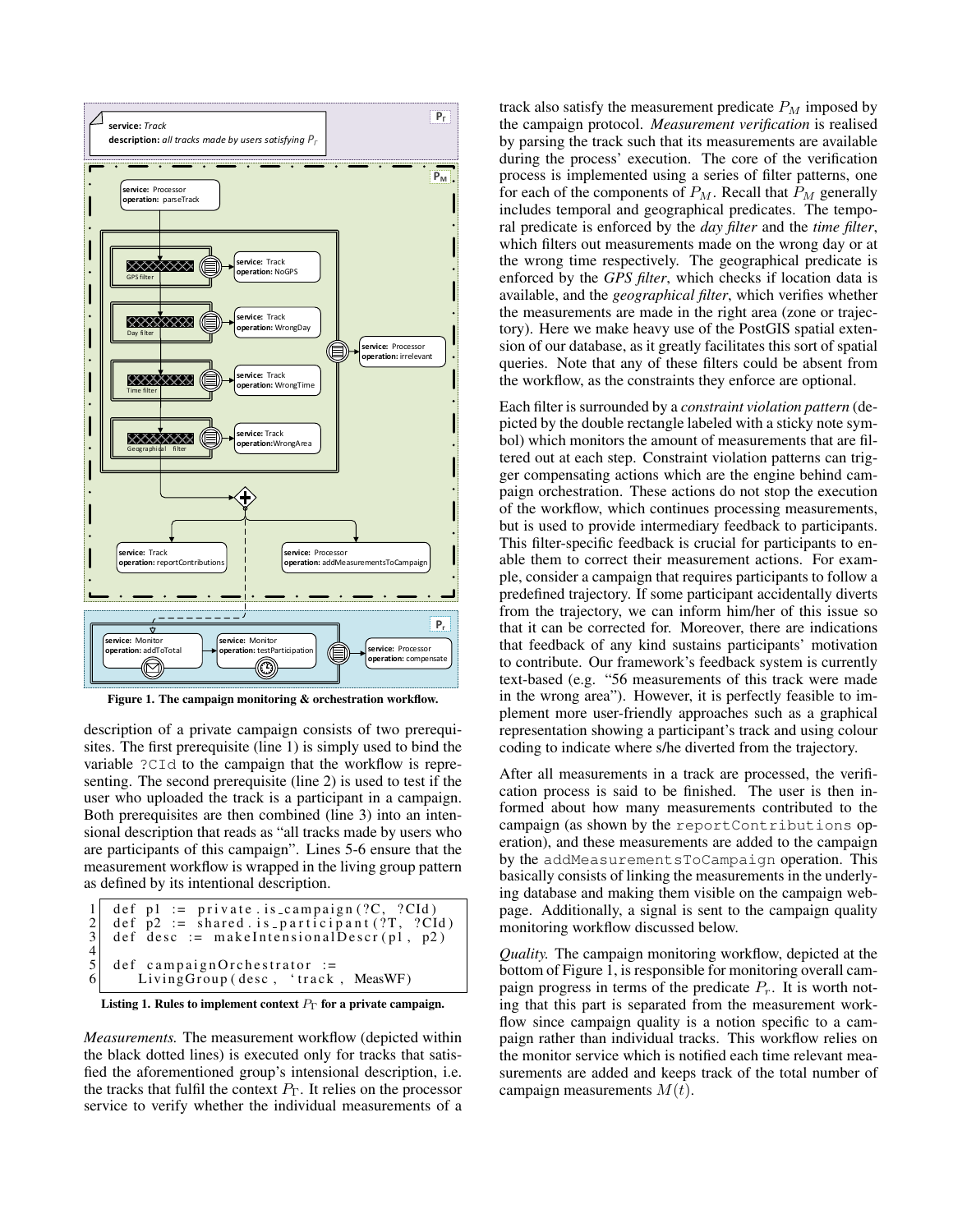In parallel, a timer mechanism periodically tests the campaign progress. Currently this mechanism proceeds on an hourly basis, first checking whether the hour that just passed was of interest to the campaign. If it was not, no further calculations are performed. In case the hour is included in the campaign protocol, the activity first verifies whether  $P_r$  holds, i.e. whether enough measurements have been accumulated to terminate the campaign. If  $P_r$  is not yet satisfied, the current value of  $M(t)$  is extrapolated for the campaign duration according to the procedure described earlier. Using this information, we can inform the campaign manager on the required runtime for the campaign for achieving  $P_r$  following the current average contribution rate. In order to give feedback when the number of measurements added each hour is lower than the required average, the workflow uses another constraint violation pattern. The compensating action for this pattern posts a message on that campaign webpage notifying participants that a higher participation grade is requested. Alternatively, the campaign manager can be contacted to advice him/her to increase the runtime of the campaign or the number of participants so that the data quality of the campaign is satisfied.

## **VALIDATION**

We now validate our approach in terms of correctness of campaign outcomes and efficiency of running campaigns. We do this by comparing these aspects for 6 noise mapping campaigns with and without the availability of our campaign framework. These campaigns were first *manually* executed by a platform owner who served the role of campaign designer, monitor and analyser. We have then re-enacted (i.e. simulated) them using our framework for *automatic* campaign management which takes up and extends upon those same roles. By comparing both processes for each of the 6 campaigns we quantify how the campaign final outcome is affected (correctness), how campaign execution can be improved (efficiency), and, finally, how the societal uptake of campaigning can be boosted by providing support for more autonomous community campaigning (scalability).

Before continuing, we briefly describe these 6 campaigns. Each campaign followed a step-wise process, where faceto-face meetings interleaved with intermediary bespoke developments for campaign design, definition, monitoring and analysis respectively. The campaigns were initiated by a variety of stakeholders (including researchers, grassroots organisations, city administrations, and within an educational con-text).<sup>[2](#page-7-0)</sup>. All campaigns focused on mapping noise pollution, one campaign also mapping air pollution and meteorological parameters. In the Wommelgem (WO) campaign, 7 concerned citizens mapped the noise pollution in their neighbourhood due to a huge traffic-laden roundabout. The Baia Mare (BA) campaign noise mapped a 3-km path through the town historical center with 6 volunteers. The campaign in Zagreb (ZA) was coordinated with the city administration which recruited 5 volunteers to follow a predefined trajectory during

|      | <b>WO</b> | BA    | ZA                            | LI                    | <b>BX</b> | TU    |
|------|-----------|-------|-------------------------------|-----------------------|-----------|-------|
| with | 56239     | 16585 |                               | 44453   26713   21709 |           | 24429 |
| W/O  | 66645     |       | 22045   59162   35600   31923 |                       |           | 23448 |
| $\%$ | 16        | 25    | 25                            | 25                    | 32        |       |

<span id="page-7-1"></span>Table 1. Relevant measurements with and without the framework.

peak hours. The Linkeroever (LI) campaign tasked 8 volunteers to measure along a predefined path in their neighbourhood. The BxlSense campaign held in the city centre of Brussels (BX) focused on mapping noise and other environmental data using off-board sensors. Finally, in Tuinwijk (TU), up to 19 volunteers measured noise for at least 1 hour a day while walking around in a predefined zone. Further details about these campaigns can be found in [\[26\]](#page-11-4).

## **Correctness**

The first aspect to check is whether our framework produces correct outcomes. *Correctness* in this context means that the maps produced are based only on measurements that satisfy the campaign protocol, and that statistics on the composing sample sets are correctly computed. The statistical analysis of measurements relies on the procedure proposed in [\[6\]](#page-10-3), and has been incorporated unchanged into the framework.

Table [1](#page-7-1) shows the number of relevant measurements identified with and without the framework in place for the 6 aforementioned campaigns. Relevant measurements correspond to those measurements that satisfy the campaign protocol. In most cases, more measurements were identified to be relevant without the framework than with (except for the Tuinwijk campaign). Closer inspection of the datasets reveals that the difference in relevant measurements is partly due to human errors. In the case of the Tuinwijk campaign, an unexpected user was contributing data. This was caught by our framework but not by the platform owner. For the Zagreb campaign, measurements of up to two hours beyond the limits of the campaign protocol were wrongly included. However, in this case, the platform owner manifested that some wrong measurements were deliberately incorporated as a way of increasing campaign size by softening protocol boundaries. For example, measurements taken 10 minutes before and after the temporal predicate were tolerated. This shows that our framework is definitely valuable in catching errors, but it is still worthwhile to keep a human involved in the campaign management, e.g. to soften protocol boundaries if necessary.

#### **Efficiency**

We now evaluate how our framework improves upon efficiency in terms of campaign *runtime*, i.e. the time that a campaign runs. To this end, we compare the runtime of 6 campaigns with the potential decreased runtimes if its participants would have received feedback on the collected data. Our framework provides feedback for three types of data collection errors: (1) missing localisation data, (2) data collection at times/days that are not relevant, and (3) data collection outside the designated measurement area. As we are reenacting past campaigns, we need to make some assumptions on how the participants will react to the feedback they receive.

<span id="page-7-0"></span> $2$ The campaign maps are available at [www.brussense.be/](www.brussense.be/experiments) [experiments](www.brussense.be/experiments)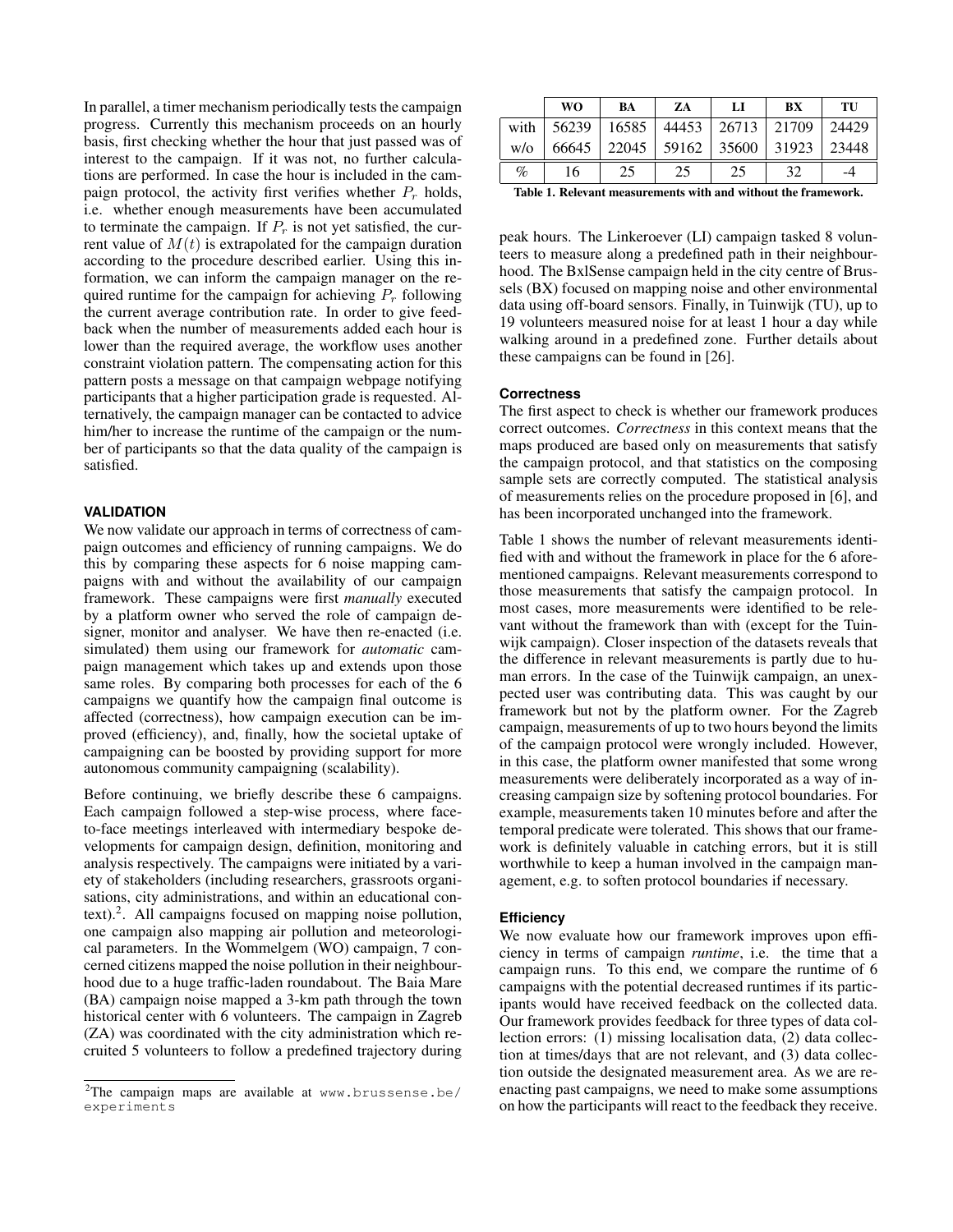|                 | total<br>error type |            | relevant |      |       |
|-----------------|---------------------|------------|----------|------|-------|
|                 | meas.               | <b>GPS</b> | time     | area | meas. |
| Track 1-real    | 2731                | 744        | 116      | 270  | 1601  |
| Track 2-real    | 2162                | 248        | 319      | 240  | 1356  |
| Track 2-learned | 2162                | $\theta$   |          | 240  | 1923  |

<span id="page-8-0"></span>Table 2. Comparison of campaign tracks with and without learning.

We assume that there is an 80% chance that a user corrects for a measurement error, and this for each type of error that receives feedback on. Once a user learns how to prevent a particular error, we consider all future measurements (previously unusable due to the error) as relevant. If a user did not correct the errors, this decision is passed on to the next track, where the process is repeated. All errors need to be corrected for a measurement to be relevant. Note that missing localisation data and measurements at irrelevant areas are mutually exclusive errors.

Table [2](#page-8-0) lists two consecutive tracks by one particular participant, which we use as an example to explain our methodology. The first track consists of 2731 real measurements of which 1601 are relevant to the campaign. The remaining 1130 measurements contain an error, and are split in the table according to the three aforementioned errors. For each error, this user has a 80% chance not to make it in the future. The third line in the table shows one particular outcome for the second track in which the user learns not to make the first two types of errors again. The real measurements for the second track are thus adapted in the third line, which contains 1923 usable measurements instead of 1356.

For each campaign we use the actual running time and the associated total amount of usable measurements as the reference point for our evaluation. Using the above approach, we check at what point in time in the campaign's re-enactment we reach the same amount of measurements. To account for nondeterminism due to the 80% learning rule, we take the average of 10 simulations per user. Figure [2](#page-8-1) depicts the outcome of this analysis, comparing the actual runtime of these campaign (in days) to the runtime these campaigns would have had when benefiting from automated orchestration. We find decreased runtimes of 16% (Zagreb) up to 50% (Wommelgem). As campaign managers this difference can be very clearly coupled to the organisation of the volunteer groups involved and their technical expertise, which was much better in the case of the former than the latter. While the results vary, and of course depend on the learning assumptions used, it should be clear that the presence of the orchestration framework has a definite impact on campaign efficiency.

#### **Scalability**

The above clearly shows that our current implementation improves campaign runtimes. To scale up also in terms of the *number* of campaigns we investigate whether our design enables the full campaign lifecycle to be carried more efficiently. To this end, we estimate the effort spent in organising 19 campaigns from first-hand experiences, identifying those



<span id="page-8-1"></span>Figure 2. Campaign runtime with and without orchestration.

elements which can be handled by the framework. By involving platform owners to a much lesser extent, communities are empowered to run campaigns more autonomously.

The analysis presented here is tentative in several ways. First, it assumes a framework fully implementing the design proposed in the earlier sections of this paper (in particular sensor abstractions), which moreover adequately disseminates best practices guidelines (in the form of manuals, copyable campaign designs, ...). Second, we did not carry out an in-depth study of the efficiency of our framework in other application areas and with real communities, which we consider beyond the scope of this paper. Rather, we relied on our own experiences as campaign designers, managers and analysers, which we believe to be valuable nonetheless. Third, we did not consider the benefits of dynamical monitoring the quality predicate, which enables campaign managers to adapt the protocol dynamically.

The outcome of our analysis in guiding 19 campaigns is summarised in Table [3.](#page-9-0) The table estimates the time spent on campaign design and management with and without our platform according to three types of campaigns: (1) the very first noise mapping campaign described in [\[6\]](#page-10-3), (2) *copycat campaigns*, i.e. campaigns following a similar approach as the first campaign (a campaign in a predefined area during peak/off hours), and (3) small variation campaigns. The latter category is represented by the BxlSense campaign which, as previously mentioned, focused not only on noise but also on environmental measurements with offboard sensors. The first column of Table [3](#page-9-0) estimates the time spent in days for the combined steps in a campaign's lifecycle without the platform in place. To this end, we examined agendas, emails, in-house time sheets, file histories and so on. Depending on the deviation of a campaign with respect to earlier campaigns, campaign management was more time-consuming or not. For example, configuring the technological platform for campaign-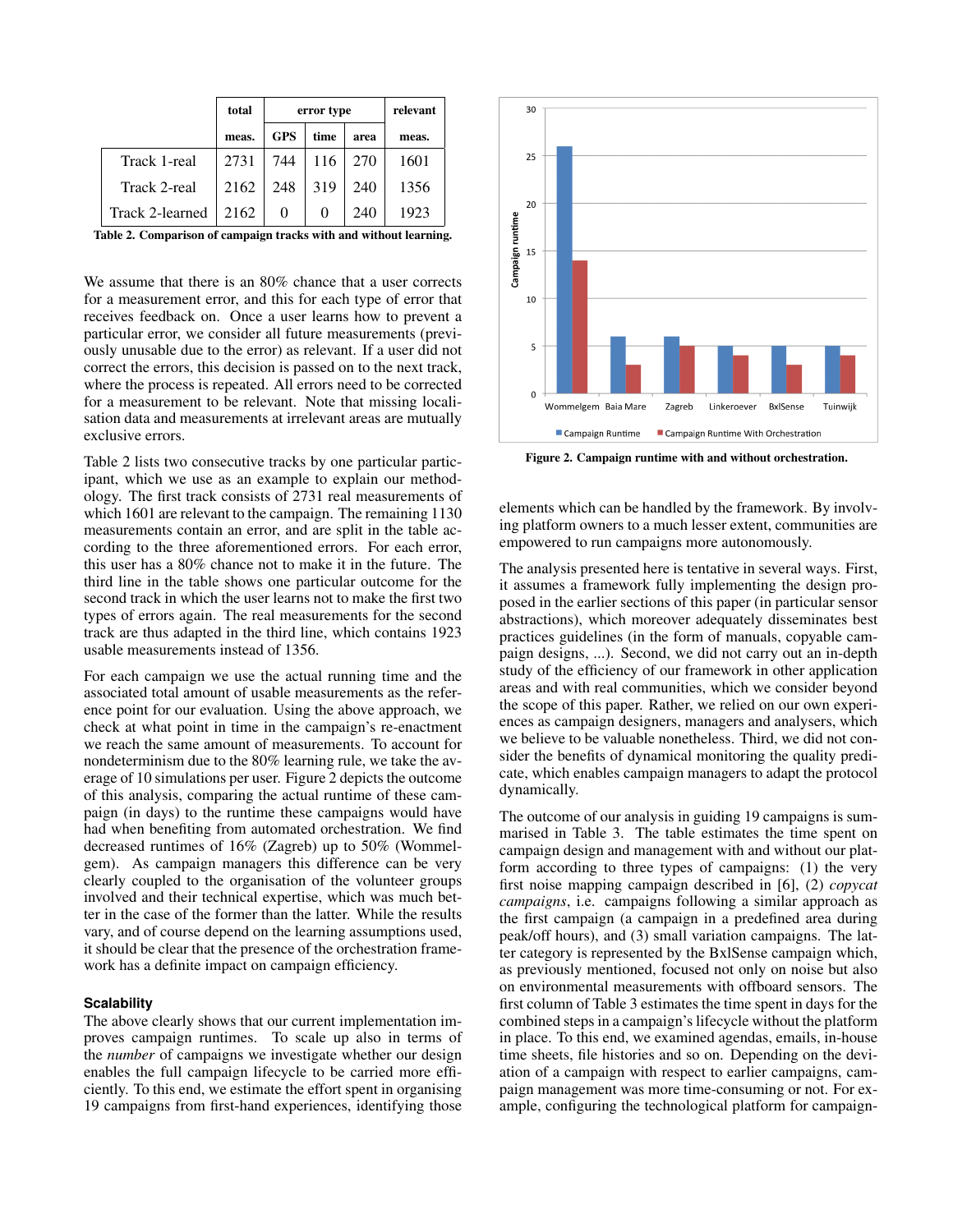| <b>Campaign type</b>              | w/o<br>platform | with<br>platform | effort<br>saved |  |
|-----------------------------------|-----------------|------------------|-----------------|--|
| 1st noise mapping<br>campaign [6] | $24 + O$        | 8.5              | $15.5 + O$      |  |
| copycat campaigns                 | $13 + O$        |                  | $11 + O$        |  |
| small variations                  | $34 + O$        | 13.5             | $20.5 + O$      |  |

<span id="page-9-0"></span>Table 3. Estimations of campaign management effort without and with our platform (in days), with  $O$  for orchestration effort.

specific data collection took on average 2 days for a copycat campaign, but 2 weeks for the first noise mapping campaign and 4 weeks for the first environmental mapping campaign. These differences indicate the importance of developing campaign frameworks that are geared towards reconfigurability, to avoid the considerable bespoke software engineering that is an important obstacle to wide-scale adoption of PS techniques.

It is important to realise that the effort calculated does not include dynamic monitoring and orchestration, as this was simply not feasible with the staff and timeframes at hand. Indeed, analysing data streams and getting back to individual volunteers is considerable unwieldy when no ICT support is present, involving manual data inspection and direct interaction with volunteers. If the protocol is not followed or, worse, technical or usability issues prevent the measurements from arriving at the system at all, it requires a substantial amount of time on problem diagnosis and resolution. Because of this limitation, in the actual campaigns run we limited orchestration to resolving issues at the end of each campaign data collection phase. Denoting the effort for manual monitoring and orchestration (i.e. without framework support) as  $O$ , we thus need to include this quantity specifically in calculated campaign efforts to obtain the full picture. While this quantity depends highly on the campaign protocol and how it is executed, the effort required should not be underestimated and is indeed one of the main reasons for developing the implementation presented here. Without monitoring, campaigns do not progress as efficiently as Figure [2](#page-8-1) underlines.

The second column of Table [3](#page-9-0) shows the estimated total efforts on campaign design and management with the platform in place. To generate these estimates, we analysed which steps in the process can be taken up by the platform. We find that effort could be decreased at all levels of the campaign lifecycle: campaign protocol design, analysis and orchestration is substantially facilitated by the implementation in place, while best practices guidelines allow to decrease the number and duration of interactions of platform owners and campaign managers. In terms of bespoke software engineering efforts it is more difficult to quantify the efficiency gained. For the sake of simplicity we assume here that 50% of the effort could be saved by working with a framework implementing the abstractions proposed in the above, and thus easy to reconfigure to varied settings. Communities using the platform should share a reasonable level of autonomy to start with, such as being able to use their own measurement devices and/or borrow ours without much intervention from platform owners.

The last column of Table [3](#page-9-0) summarises the estimated effort gained by using the platform, writing again  $O$  for orchestration effort.

From our analysis of the 19 campaigns that we have manually managed as platform owners, we believe the effort for new campaigns could be cut by more than half, and the effort for copycat campaigns could be reduced even more significantly. These numbers are highly supportive of our platform. Validations in terms of running campaigns involving real communities are needed to obtain more accurate numbers on the actual improvements achieved.

# **CONCLUSION & FUTURE WORK**

At the heart of this article lies the notion of a participatory sensing campaign. We argue the need for ICT support to achieve scalability over the full campaign lifecycle, and for orchestration support to achieve campaign quality. After this we propose relevant campaign abstractions relying on firsthand experience with more than a dozen campaigns in the sound measuring domain and on the state of the art in PS. We then use these abstractions as the basis of the design and implementation of a framework for campaign management, relying on workflow technology and meta-logic reasoning. While our implementation is based on an existing platform for participatory noise monitoring, the underlying abstractions are phrased with arbitrary PS settings in mind. To our knowledge, this is the first time campaigns and a platform for supporting them have been so thoroughly studied, developed and implemented. We also present a validation of our approach by comparing campaigns previously executed without the platform with a re-enactment thereof supported by the platform, quantifying the increase in correctness, efficiency and scalability.

There are, as always, many avenues for further research. In the short run, there are several features that would improve our system as is, such as supporting the full spectrum of protocol predicates, heterogeneous data monitoring and userdefined campaign quality. This should be complemented by a validation of in terms of real-time community-based campaigning activities, which in turn should point towards further improvements. A larger — and more important — effort is to do with upscaling the system towards more users, more campaigns, and more parameters, so that eventually we have a fully reconfigurable system able to answer variable stakeholder requirements. Though this will certainly prove to be a much more substantial research and engineering effort, we believe that by the approach presented here we have optimised our chances for success. Finally, one should always bear in mind that end-users are typically non-ICT experts, and thus the abstractions presented should serve as a backbone for a user interface which is geared towards a variety of communities and stakeholders. Our experience in running campaigns and frequent contacts with stakeholders at the local, regional, national and international level will be an essential asset here.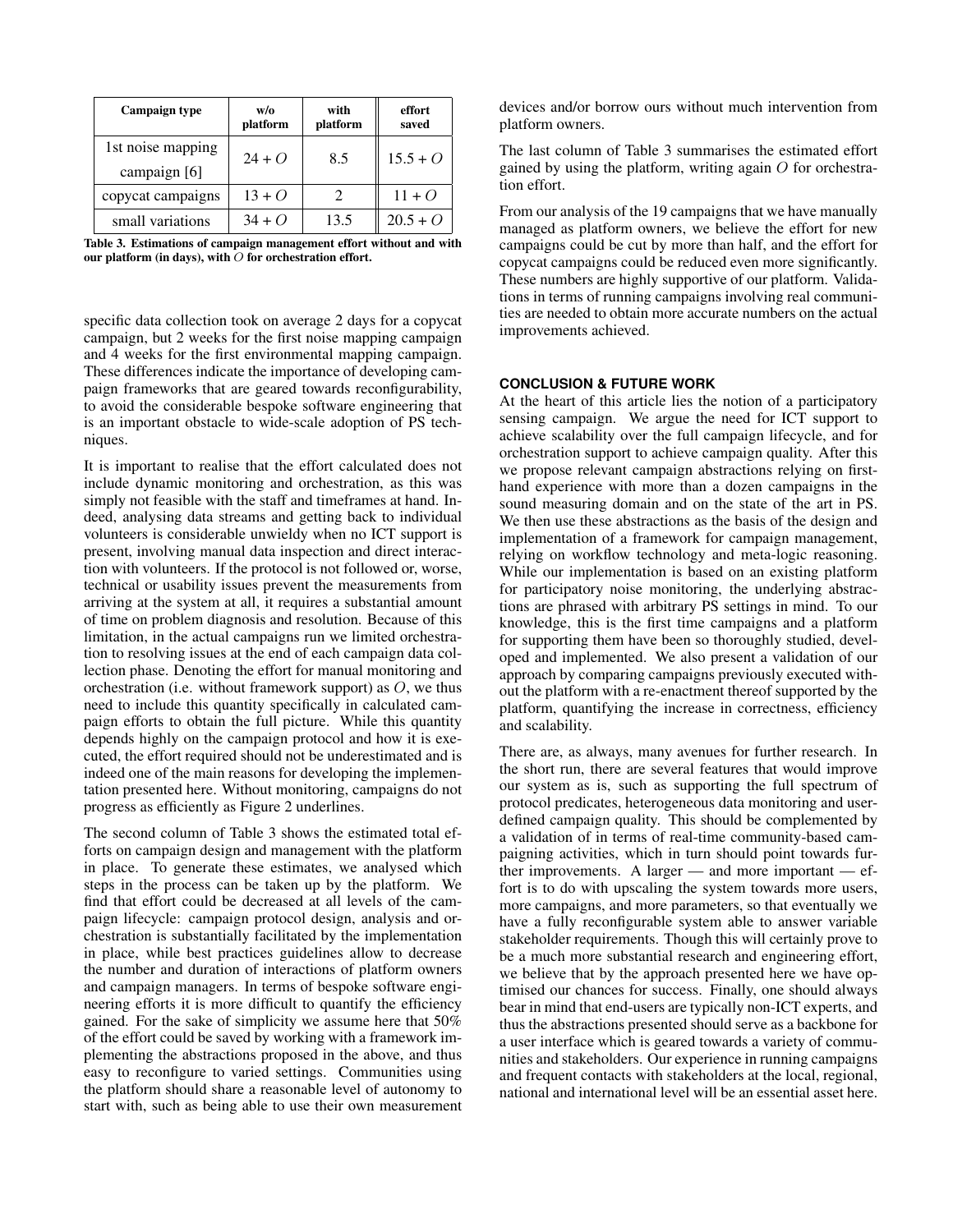# **ACKNOWLEDGMENTS**

This work has been supported by Innoviris and the EU-CIP i-Scope project. We wish to thank all citizens and societal stakeholders who have directly or indirectly contributed to this work.

#### <span id="page-10-18"></span>**REFERENCES**

- 1. Barker, A., and Hemert, J. Scientific workflow: A survey and research directions. In *Parallel Processing and Applied Mathematics*, R. Wyrzykowski, J. Dongarra, K. Karczewski, and J. Wasniewski, Eds., vol. 4967 of *Lecture Notes in Computer Science*. Springer Berlin Heidelberg, 2008, 746–753.
- <span id="page-10-9"></span>2. Boulos, M. N. K., Resch, B., Crowley, D. N., Breslin, J. G., Sohn, G., Burtner, R., Pike, W. A., Jezierski, E., and Chuang, K.-Y. S. Crowdsourcing, citizen sensing and sensor web technologies for public and environmental health surveillance and crisis management: trends, OGC standards and application examples. *International journal of health geographics 10*, 1 (2011), 67.
- <span id="page-10-10"></span>3. David M. Aanensen, Derek M. Huntley, Edward J. Feil, Fada'a al Own, and Brian G. Spratt. EpiCollect: Linking Smartphones to Web Applications for Epidemiology, Ecology and Community Data Collection. *PLoS ONE 4*, 9 (2009).
- <span id="page-10-2"></span>4. Delphine Christin, Andreas Reinhardt, Salil S. Kanhere, and Matthias Hollick. A survey on privacy in mobile participatory sensing applications. *Journal of Systems and Software 84*, 11 (2011), 1928–1946.
- <span id="page-10-6"></span>5. Eisenman, S. B., Miluzzo, E., Lane, N. D., Peterson, R. A., Ahn, G.-S., and Campbell, A. T. Bikenet: A mobile sensing system for cyclist experience mapping. *ACM Trans. Sen. Netw. 6*, 1 (2010), 6:1–6:39.
- <span id="page-10-3"></span>6. Ellie D'Hondt, Matthias Stevens, and An Jacobs. Participatory noise mapping works! An evaluation of participatory sensing as an alternative to standard techniques for environmental monitoring. *Pervasive and Mobile Computing 9*, 5 (2013), 681–694.
- <span id="page-10-1"></span>7. Eric Paulos. Citizen Science: Enabling Participatory Urbanism. In *Handbook of Research on Urban Informatics: The Practice and Promise of the Real-Time City*, M. Foth, Ed. Information Science Reference, IGI Global, 2009, ch. 28, 414–436.
- <span id="page-10-13"></span>8. Ganti, R. K., Pham, N., Ahmadi, H., Nangia, S., and Abdelzaher, T. F. Greengps: A participatory sensing fuel-efficient maps application. In *Proceedings of the 8th International Conference on Mobile Systems, Applications, and Services*, MobiSys '10, ACM (2010), 151–164.
- <span id="page-10-16"></span>9. Hollingsworth, D., and Hampshire, U. Workflow management coalition the workflow reference model. *Workflow Management Coalition* (1993), 68.
- <span id="page-10-4"></span>10. iSPEX. Measure aerosols with your smartphone, 2013. <http://ispex.nl/en>.
- <span id="page-10-0"></span>11. Jeffrey A. Burke, Deborah Estrin, Mark Hansen, Andrew Parker, Nithya Ramanathan, Sasank Reddy, and Mani B. Srivastava. Participatory Sensing. In *WSW'06: Workshop on World-Sensor-Web, held at ACM SenSys '06* (2006).
- <span id="page-10-12"></span>12. Kim, S., Mankoff, J., and Paulos, E. Sensr: Evaluating a flexible framework for authoring mobile data-collection tools for citizen science. In *Proc. Computer Supported Cooperative Work*, ACM (2013), 1453–1462.
- <span id="page-10-8"></span>13. Lane, N. D., Miluzzo, E., Lu, H., Peebles, D., Choudhury, T., and Campbell, A. T. A survey of mobile phone sensing. *Comm. Mag. 48*, 9 (2010), 140–150.
- <span id="page-10-14"></span>14. Linnap, M., and Rice, A. The effectiveness of centralised management for reducing wasted effort in participatory sensing. In *First International Workshop on Crowdsensing Methods, Techniques, and Applications* (2014).
- <span id="page-10-7"></span>15. Maisonneuve, N., Stevens, M., and Ochab, B. Participatory noise pollution monitoring using mobile phones. *Information Polity 15*, 1 (2010), 51–71.
- <span id="page-10-17"></span>16. Mascolo, C., Capra, L., and Emmerich, W. Mobile computing middleware. In *Advanced Lectures on Networking, NETWORKING 2002*, Springer-Verlag (2002), 20–58.
- <span id="page-10-5"></span>17. Miluzzo, E., Lane, N., Eisenman, S., and Campbell, A. Cenceme – injecting sensing presence into social networking applications. In *Smart Sensing and Context*, G. Kortuem, J. Finney, R. Lea, and V. Sundramoorthy, Eds., vol. 4793 of *Lecture Notes in Computer Science*. Springer Berlin Heidelberg, 2007, 1–28.
- <span id="page-10-21"></span>18. Mostinckx, S., Scholliers, C., Philips, E., Herzeel, C., and De Meuter, W. Fact spaces: Coordination in the face of disconnection. In *Proc. Coordination Models and Languages*, COORDINATION'07, Springer-Verlag (2007), 268–285.
- <span id="page-10-15"></span>19. Nicolas Maisonneuve, Matthias Stevens, and Bartek Ochab. Participatory noise pollution monitoring using mobile phones. *Information Polity 15*, 1-2 (2010), 51–71.
- <span id="page-10-19"></span>20. Philips, E. *Workflow Abstractions for Orchestrating Services in Nomadic Networks*. PhD thesis, Vrije Universiteit Brussel, 2013.
- <span id="page-10-20"></span>21. Philips, E., Straeten, R. V. D., and Jonckers, V. NOW: Orchestrating services in a nomadic network using a dedicated workflow language. *Sci. Comput. Program. 78*, 2 (2013), 168–194.
- <span id="page-10-11"></span>22. Ramanathan, N., Alquaddoomi, F., Falaki, H., George, D., Hsieh, C., Jenkins, J., Ketcham, C., Longstaff, B., Ooms, J., Selsky, J., Tangmunarunkit, H., and Estrin, D. ohmage: An open mobile system for activity and experience sampling. In *Proc . PervasiveHealth* (2012), 203–204.